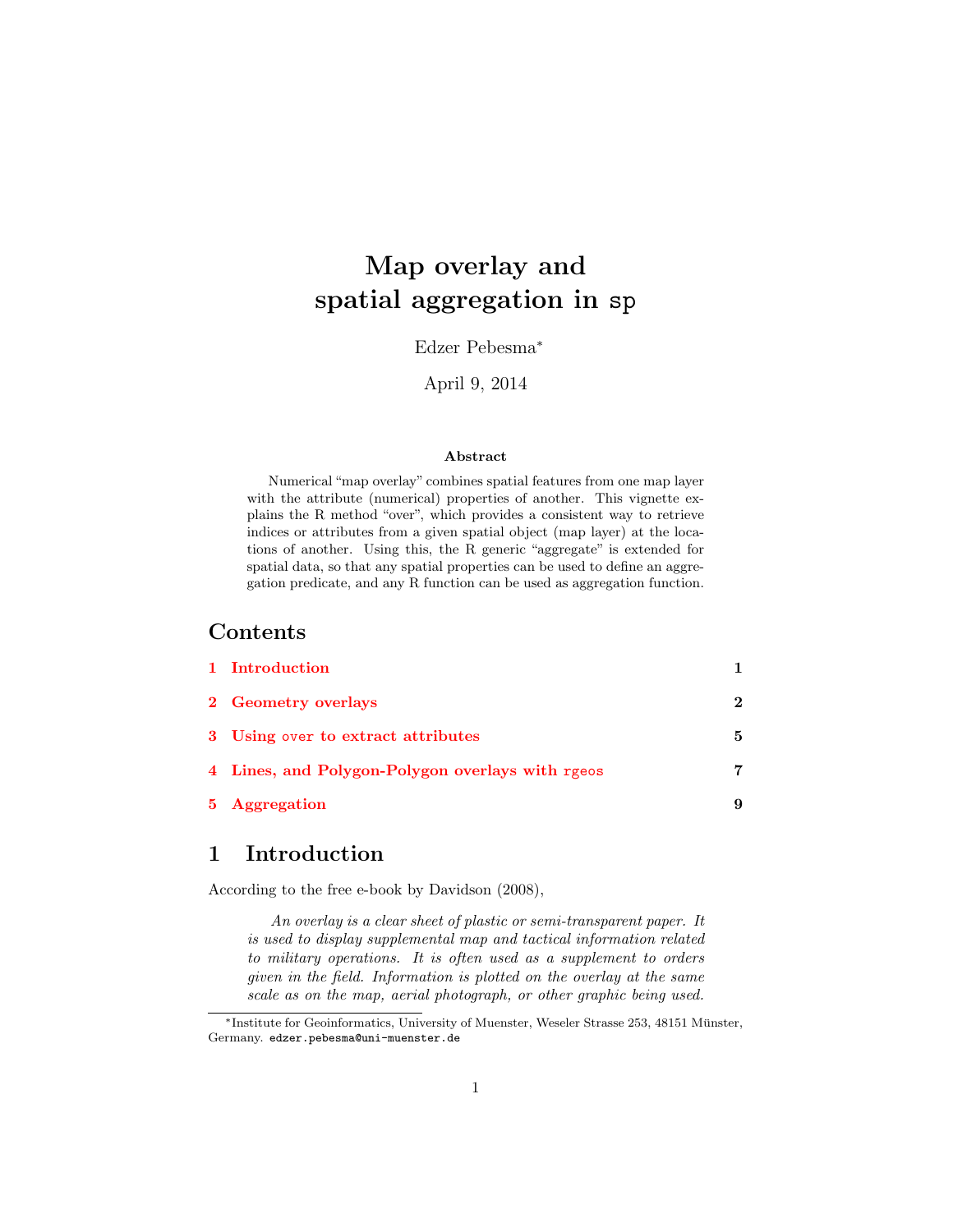#### When the overlay is placed over the graphic, the details plotted on the overlay are shown in their true position.

This suggests that map overlay is concerned with combining two, or possibly more, map layers by putting them on top of each other. This kind of overlay can be obtained in R e.g. by plotting one map layer, and plotting a second map layer on top of it. If the second one contains polygons, transparent colours can be used to avoid hiding of the first layer. When using the spplot command, the sp.layout argument can be used to combine multiple layers.

O'Sullivan and Unwin (2003) argue in chapter 10 (Putting maps together: map overlay) that map overlay has to do with the combination of two (or more) maps. They mainly focus on the combination of the selection criteria stemming from several map layers, e.g. finding the deciduous forest area that is less than 5 km from the nearest road. They call this boolean overlays.

One could look at this problem as a polygon-polygon overlay, where we are looking for the intersection of the polygons with the deciduous forest with the polygons delineating the area less than 5 km from a road. Other possibilities are to represent one or both coverages as grid maps, and find the grid cells for which both criteria are valid (grid-grid overlay). A third possibility would be that one of the criteria is represented by a polygon, and the other by a grid (polygon-grid overlay, or grid-polygon overlay). In the end, as O'Sullivan and Unwin argue, we can overlay any spatial type (points, lines, polygons, pixels/grids) with any other. In addition, we can address spatial attributes (as the case of grid data), or only the geometry (as in the case of the polygon-polygon intersection).

This vignette will explain how the over method in package sp can be used to compute map overlays, meaning that instead of overlaying maps visually, the digital information that comes from combining two digital map layers is retrieved. From there, methods to *aggregate* (compute summary statistics; Heuvelink and Pebesma, 1999) over a spatial domain will be developed and demonstrated. Pebesma (2012) describes overlay and aggregation for spatiotemporal data.

#### <span id="page-1-0"></span>2 Geometry overlays

We will use the word *geometry* to denote the purely spatial characteristics, meaning that attributes (qualities, properties of something at a particular location) are ignored. With location we denote a point, line, polygon or grid cell. Section [3](#page-4-0) will discuss how to retrieve and possibly aggregate or summarize attributes found there.

Given two geometries, A and B, the following equivalent commands

> A %over% B > over(A, B)

retrieve the geometry (location) indices of B at the locations of A. More in particular, an integer vector of length length(A) is returned, with NA values for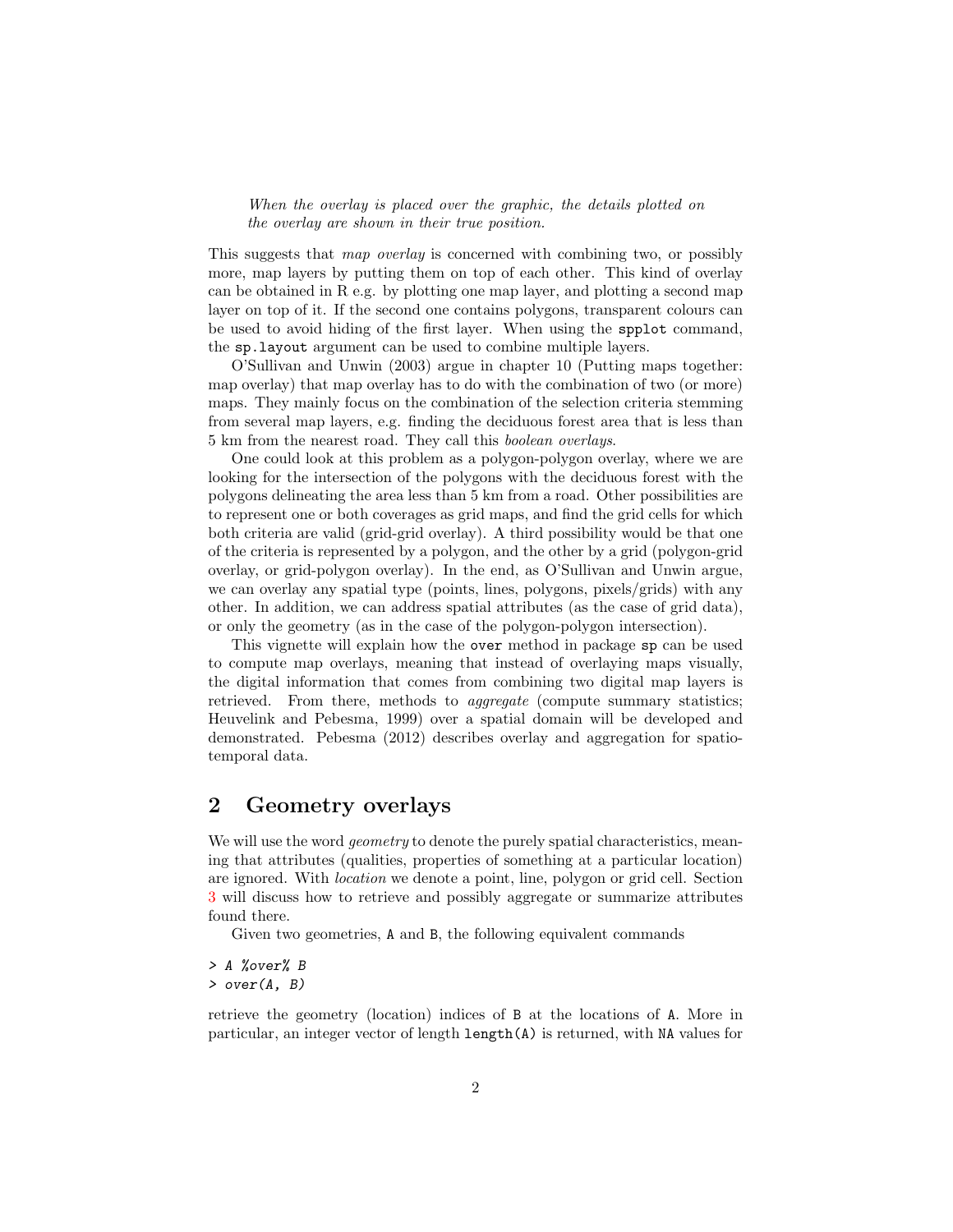locations in A not matching with locations in B (e.g. those points outside a set of polygons).

Selecting points of A inside or on some geometry B (e.g. a set of polygons) B is done by

 $> A[B, J]$ 

which is short for

 $> A[$ !is.na(over(A,B)),]

We will now illustrate this with toy data created by

```
> library(sp)
> x = c(0.5, 0.5, 1.2, 1.5)> y = c(1.5, 0.5, 0.5, 0.5)> xy = \text{cbind}(x, y)> dimnames(xy)[[1]] = c("a", "b", "c", "d")
> pts = SpatialPoints(xy)
> xpol = c(0,1,1,0,0)> ypol = c(0,0,1,1,0)> pol = SpatialPolygons(list(
+ Polygons(list(Polygon(cbind(xpol-1.05,ypol))), ID="x1"),
+ Polygons(list(Polygon(cbind(xpol,ypol))), ID="x2"),
+ Polygons(list(Polygon(cbind(xpol,ypol-1.05))), ID="x3"),
+ Polygons(list(Polygon(cbind(xpol+1.05,ypol))), ID="x4"),
+ Polygons(list(Polygon(cbind(xpol+.4, ypol+.1))), ID="x5")
+ ))
```
and shown in figure [1.](#page-3-0)

Now, the polygons pol in which points pts lie are

> over(pts, pol)

[1] NA 5 5 4

As points b and c fall in two overlapping polygons, we can retrieve the complete information as a list:

```
> over(pts, pol, returnList = TRUE)
[1]]
integer(0)
[[2]]
[1] 2 5
[[3]]
[1] 4 5
[[4]]
[1] 4
```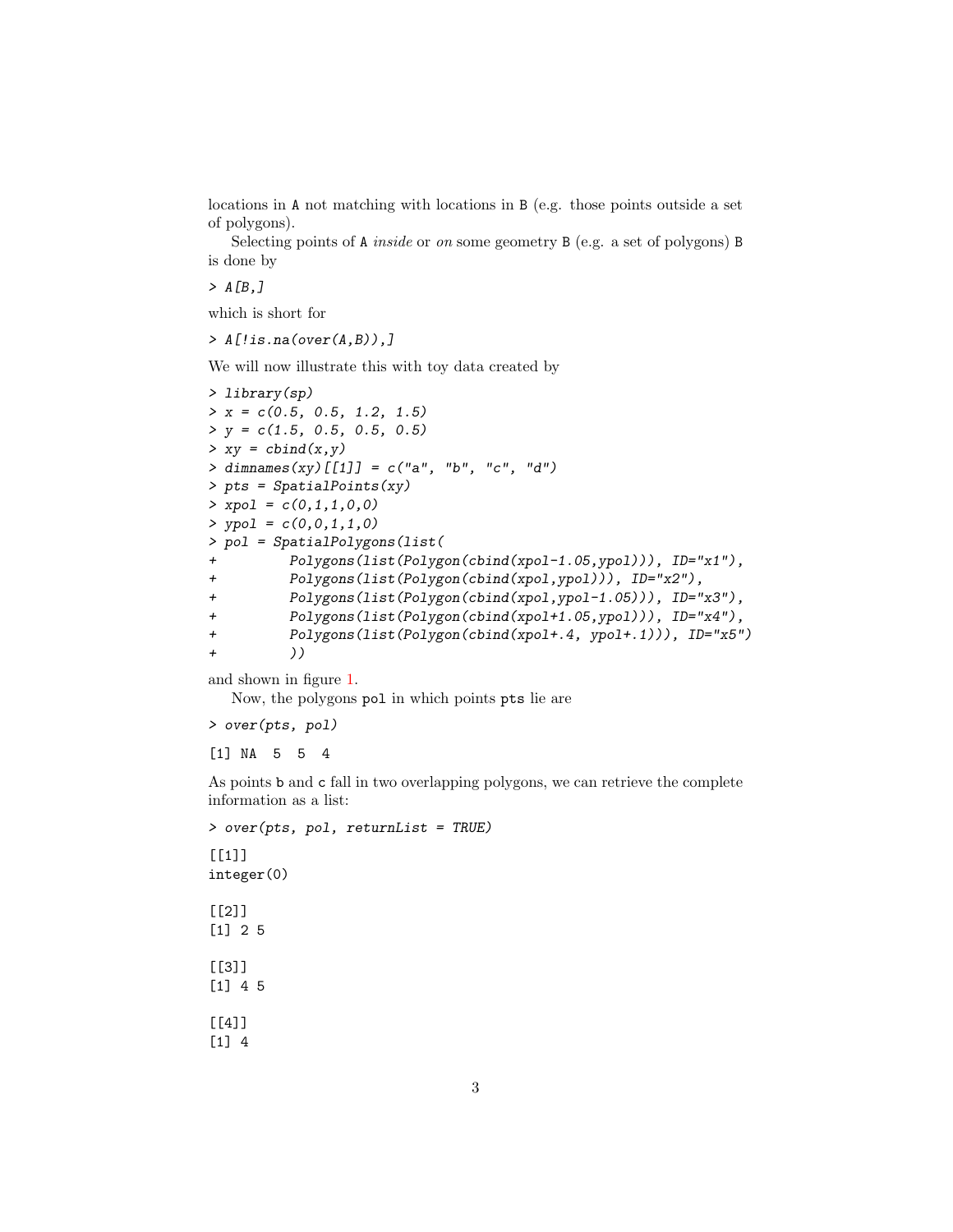

<span id="page-3-0"></span>Figure 1: Toy data: points (a-d), and (overlapping) polygons (x1-x5)

and the appropriate points falling in any of the polygons are selected by

```
> pts[pol]
SpatialPoints:
   x y
b 0.5 0.5
c 1.2 0.5
d 1.5 0.5
Coordinate Reference System (CRS) arguments: NA
```
The reverse, identical sequence of commands for selecting polygons pol that have (one or more) points of pts in them is done by

```
> over(pol, pts)
[1] NA 2 NA 3 2
> over(pol, pts, returnList = TRUE)
```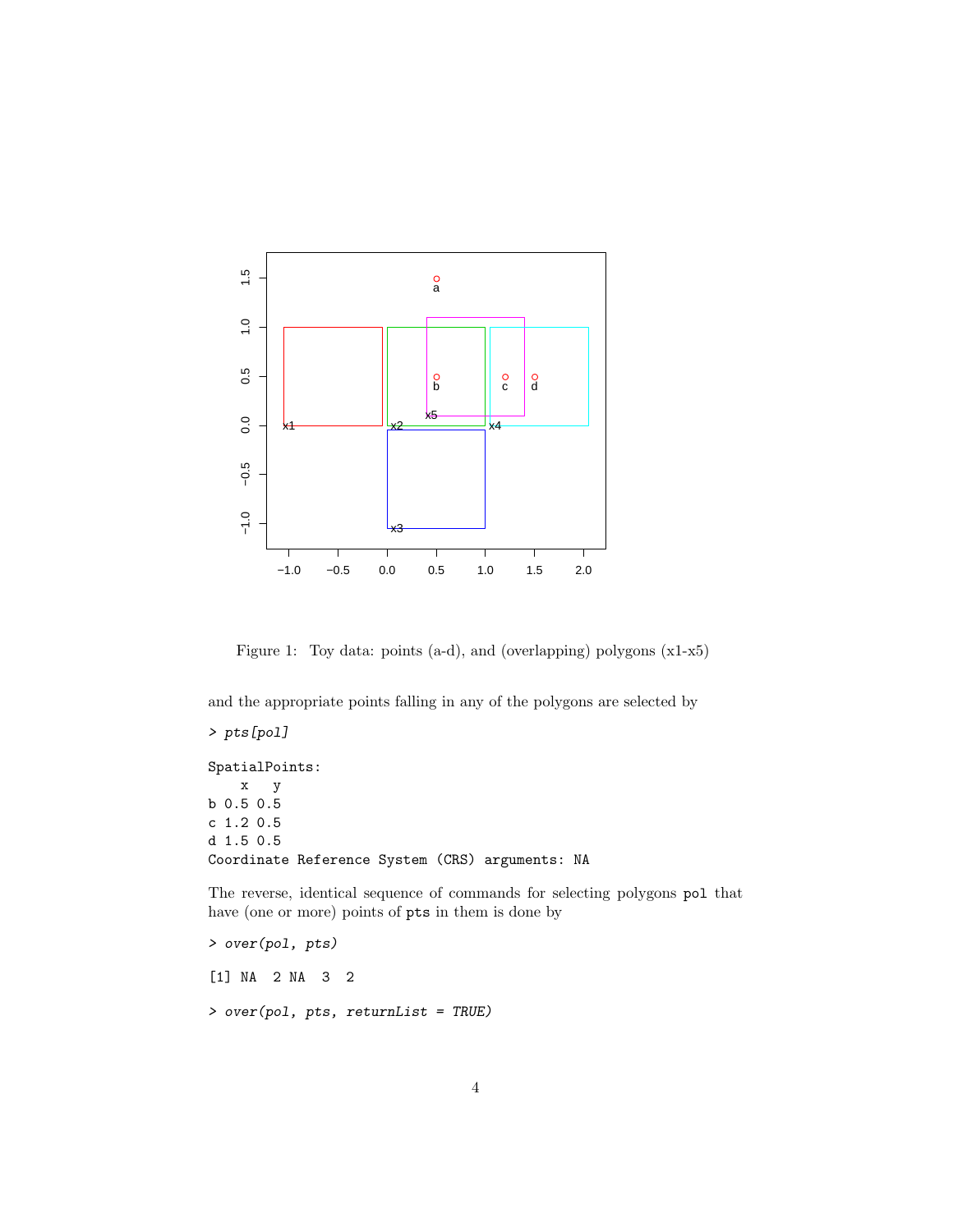```
[[1]]
integer(0)
[[2]]
[1] 2
[[3]]
integer(0)
[[4]]
[1] 3 4
[[5]]
[1] 2 3
> row.names(pol[pts])
[1] "x2" "x4" "x5"
```
#### <span id="page-4-0"></span>3 Using over to extract attributes

This section shows how  $over(x,y)$  is used to extract attribute values of argument y at locations of x. The return value is either an (aggregated) data frame, or a list.

We now create an example SpatialPointsDataFrame and a SpatialPolygonsDataFrame using the toy data created earlier:

```
> zdf = data.frame(z1 = 1:4, z2=4:1, f = c("a", "a", "b", "b"),+ row.nameS = c("a", "b", "c", "d"))> zdf
 z1 z2 f
a 1 4 a
b 2 3 a
c 3 2 b
d 4 1 b
> ptsdf = SpatialPointsDataFrame(pts, zdf)
> zpl = data frame(z = c(10, 15, 25, 3, 0), zz=1:5,+ f = c("z", "q", "r", "z", "q"), row.names = c("x1", "x2", "x3", "x4", "x5"))> zpl
   z zz f
x1 10 1 z
x2 15 2 q
x3 25 3 r
x4 3 4 z
x5 0 5 q
```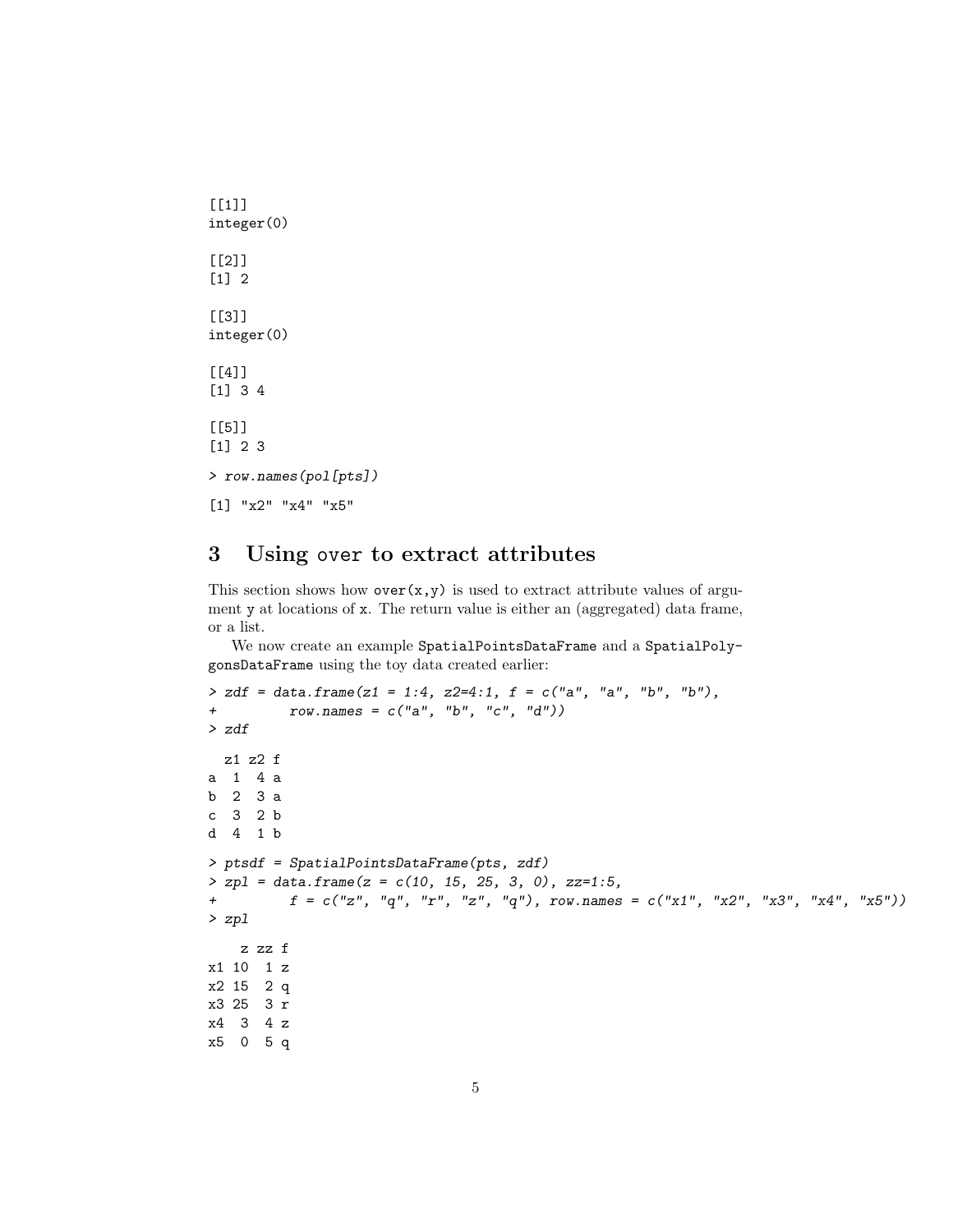```
> poldf = SpatialPolygonsDataFrame(pol, zpl)
```
In the simplest example

```
> over(pts, poldf)
  z zz f
a NA NA <NA>
b 15 2 q
c 3 4 z
d 3 4 z
```
a data.frame is created with each row corresponding to the first element of the poldf attributes at locations in pts.

As an alternative, we can pass a user-defined function to process the table (selecting those columns to which the function makes sense):

```
> over(pts, poldf[1:2], fn = mean)z zz
```

```
a NA NA
b 7.5 3.5
c 1.5 4.5
d 3.0 4.0
```
To obtain the complete list of table entries at each point of pts, we use the returnList argument:

```
> over(pts, poldf, returnList = TRUE)
[[1]]
[1] z zz f
<0 rows> (or 0-length row.names)
[[2]]
   z zz f
x2 15 2 q
x5 0 5 q
[[3]]
  z zz f
x4 3 4 z
x5 0 5 q
[[4]]
   z zz f
x4 3 4 z
```
The same actions can be done when the arguments are reversed: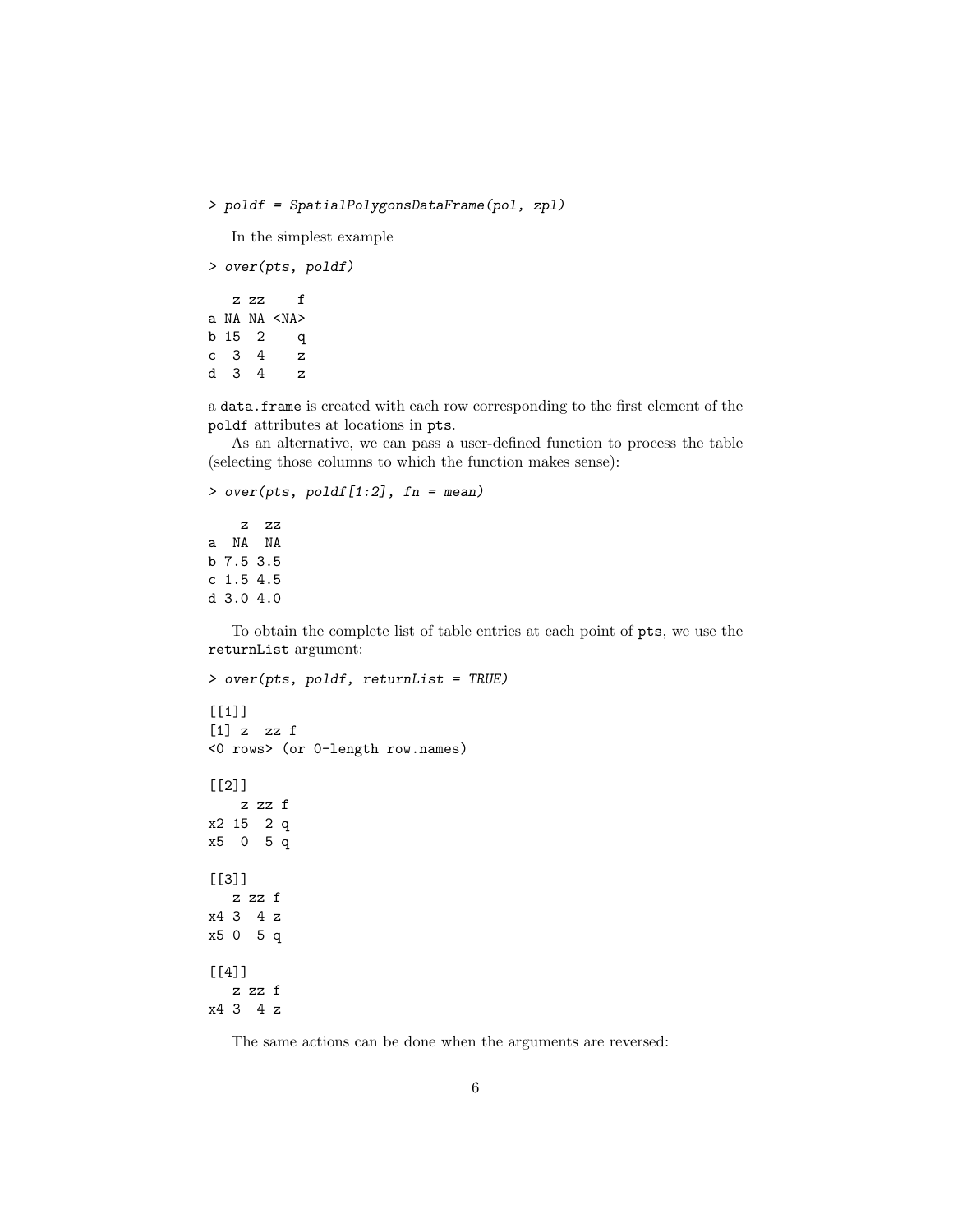```
> over(pol, ptsdf)
  z1 z2 f
x1 NA NA <NA>
x2 2 3 a
x3 NA NA <NA>
x4 3 2 b
x5 2 3 a
> over(pol, ptsdf[1:2], fn = mean)z1 z2
x1 NA NA
x2 2.0 3.0
x3 NA NA
x4 3.5 1.5
x5 2.5 2.5
```
## <span id="page-6-0"></span>4 Lines, and Polygon-Polygon overlays with rgeos

Package sp provides many of the over methods, but not all. Package rgeos provides functions to compute geometry intersections, i.e. for any set of (points, lines, polygons) to determine whether they have one ore more points in common. The over methods not provided by package sp can thus be completed; it involves any over methods where a SpatialLines object is involved (either as x or y), and the method where x and y are both of class SpatialPolygons (table [1\)](#page-7-0). For this purpose, objects of class SpatialPixels or SpatialGrid are converted to SpatialPolygons. A toy example combines polygons with lines, created by

```
> l1 = Lines(Line(coordinates(pts)), "L1")
> 12 = Lines(Line(rbind(c(1,1.5), c(1.5,1.5))), "L2")
> L = SpatialLines(Iist(11,12))
```
and shown in figure [2.](#page-8-1)

The set of over operations on the polygons, lines and points is shown below (note that lists and vectors are named in this case):

```
> library(rgeos)
> over(pol, pol)
x1 x2 x3 x4 x5
1 2 3 4 2
> over(pol, pol,returnList = TRUE)
$x1x1
 1
```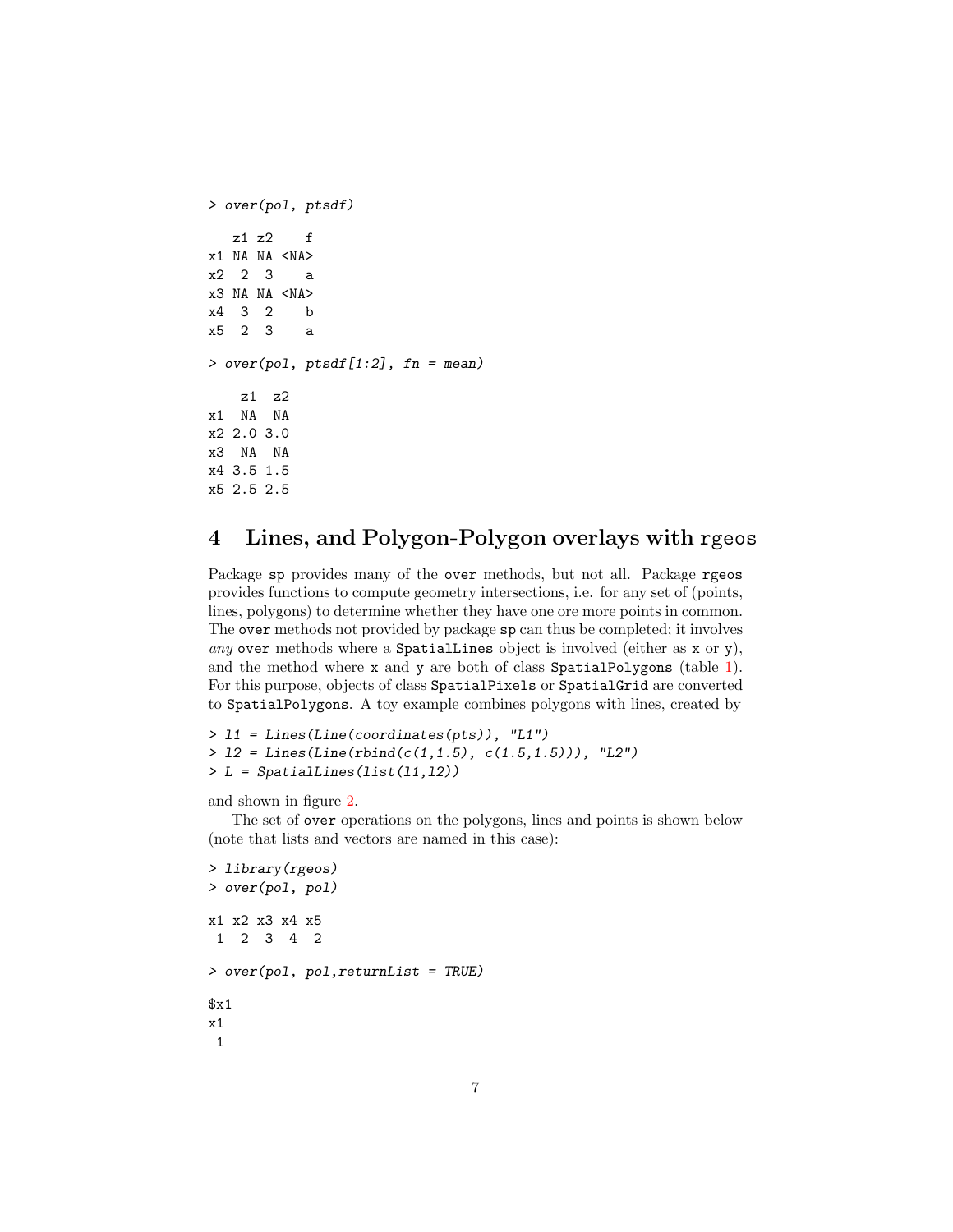|             |      |      | y: Points y: Lines y: Polygons y: Pixels y: Grid |     |      |
|-------------|------|------|--------------------------------------------------|-----|------|
| x: Points   |      |      |                                                  |     |      |
| x: Lines    |      |      |                                                  | r:y | r:y  |
| x: Polygons |      |      |                                                  | s:y | s:y  |
| x: Pixels   | S: X | r:x  | S: X                                             | S:X | S: X |
| x: Grid     | S: X | r: x | S:X                                              | S:X | S: X |

<span id="page-7-0"></span>Table 1: over methods implemented for different x and y arguments. s: provided by sp; r: provided by rgeos. s:x or s:y indicates that the x or y argument is converted to grid cell center points; r:x or r:y indicate grids or pixels are converted to polygons.

| x2                |                                   |  |
|-------------------|-----------------------------------|--|
| x2 x5             |                                   |  |
| 2 <sub>5</sub>    |                                   |  |
|                   |                                   |  |
| x3                |                                   |  |
| x3                |                                   |  |
| - 3               |                                   |  |
|                   |                                   |  |
| \$x4              |                                   |  |
| x4 x5             |                                   |  |
| 4 5               |                                   |  |
|                   |                                   |  |
| x5                |                                   |  |
| x2 x4 x5          |                                   |  |
| 2 4 5             |                                   |  |
|                   |                                   |  |
| > over(pol, L)    |                                   |  |
| x1 x2 x3 x4 x5    |                                   |  |
| NA 1 NA 1 1       |                                   |  |
|                   |                                   |  |
| > over(L, pol)    |                                   |  |
|                   |                                   |  |
| L1 L2             |                                   |  |
| 2 NA              |                                   |  |
|                   | > over(L, pol, returnList = TRUE) |  |
|                   |                                   |  |
| \$L1              |                                   |  |
| x2 x4 x5          |                                   |  |
| $2\quad 4\quad 5$ |                                   |  |
|                   |                                   |  |
| \$L2              |                                   |  |
| named integer(0)  |                                   |  |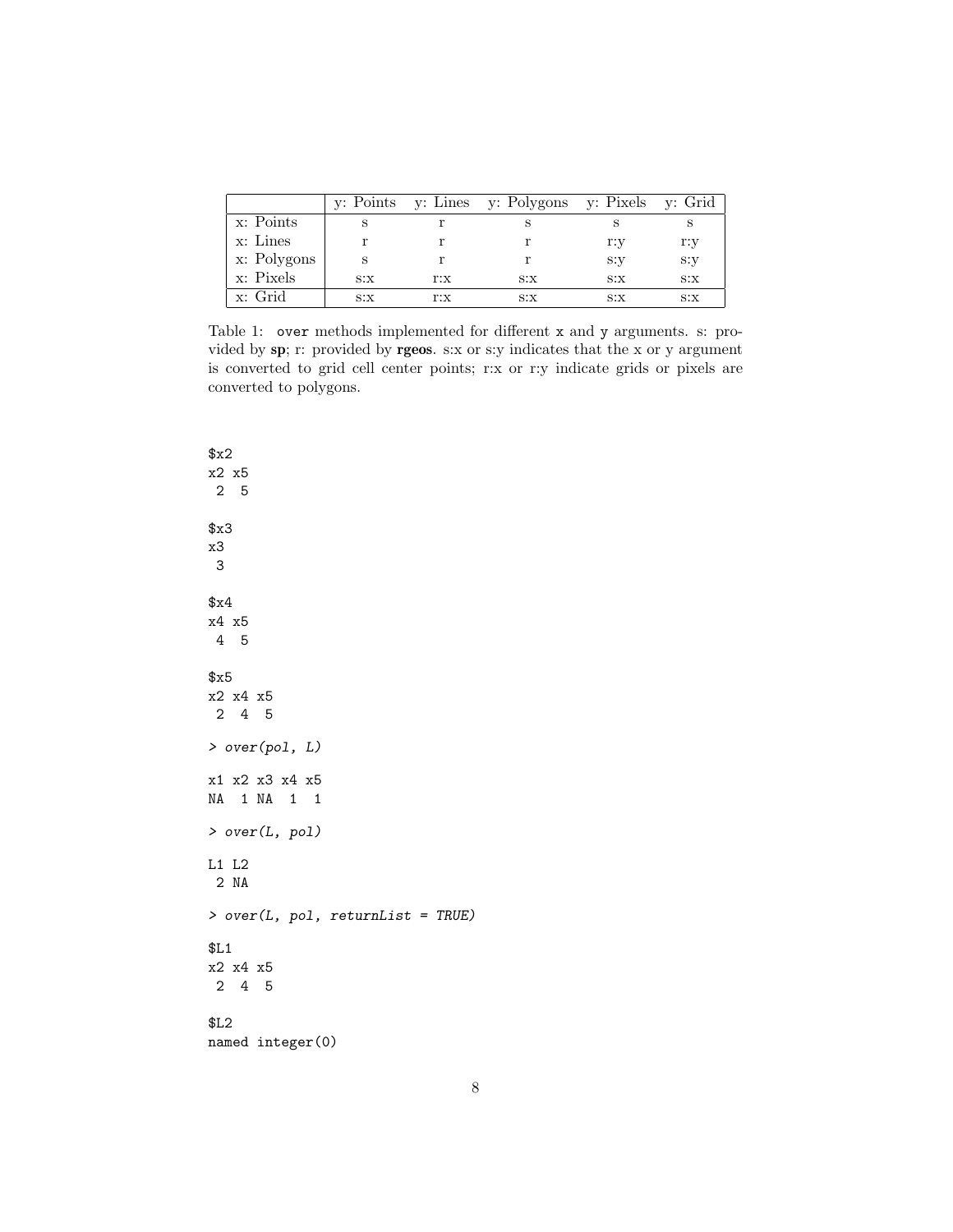

<span id="page-8-1"></span>Figure 2: Toy data: two lines and (overlapping) polygons (x1-x5)

> over(L, L) L1 L2<br>1  $\begin{array}{c} 2 \end{array}$ **1** > over(pts, L) a b c d 1 1 1 1 > over(L, pts) L1 L2 1 NA

Another example overlays a line with a grid, shown in figure [3.](#page-9-0)

## <span id="page-8-0"></span>5 Aggregation

In the following example, the values of a fine grid with 40 m x 40 m cells are aggregated to a course grid with 400 m x 400 m cells.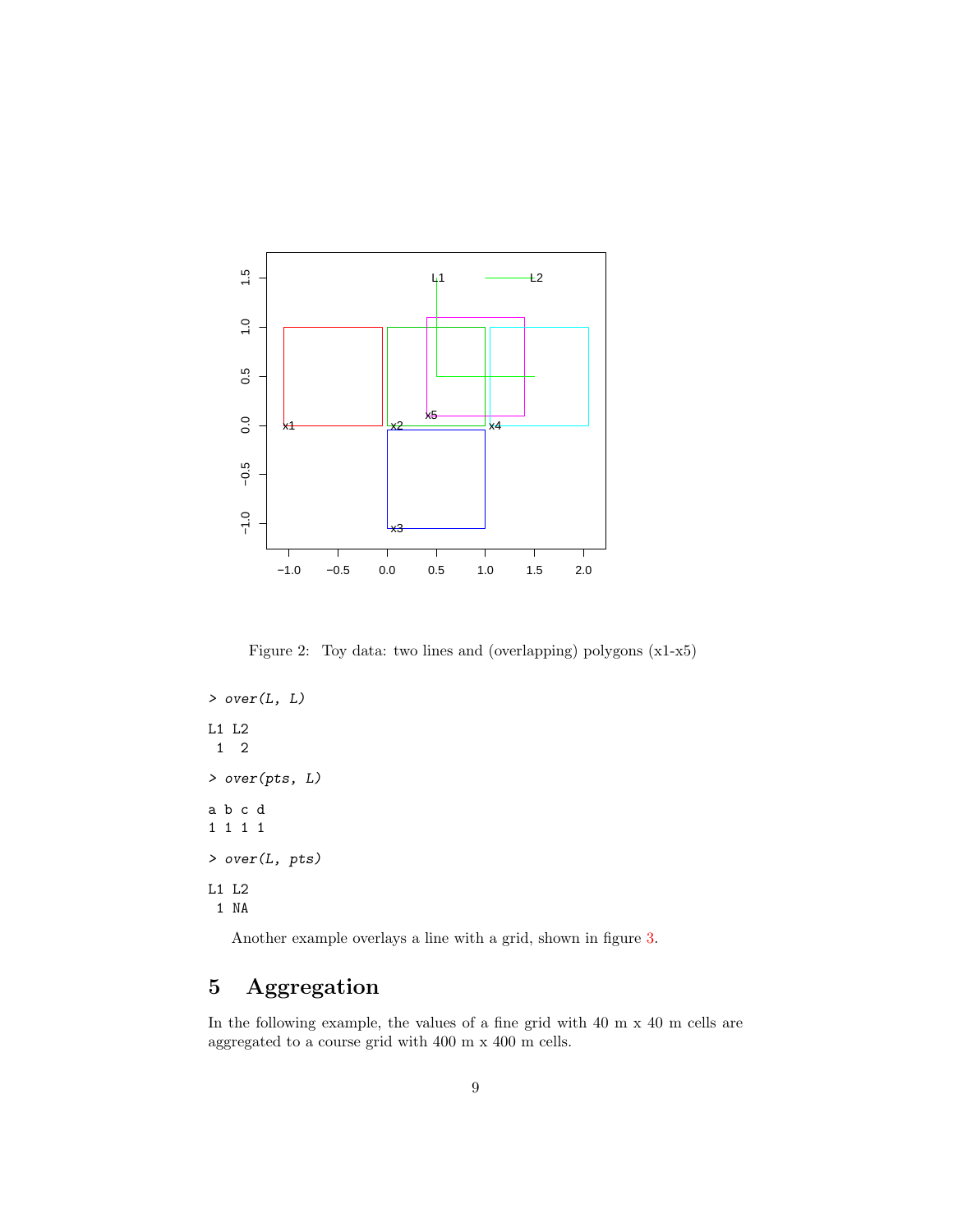```
> data(meuse.grid)
> gridded(meuse.grid) = x+y> Pt = list(x = c(178274.9,181639.6), y = c(329760.4,333343.7))> sl = SpatialLines(list(Lines(Line(cbind(Pt$x,Pt$y)), "L1")))
> image(meuse.grid)
> xo = over(sl, geometry(meuse.grid), returnList = TRUE)
> image(meuse.grid[xo[[1]], ],col=grey(0.5),add=T)
```

```
> lines(sl)
```


<span id="page-9-0"></span>Figure 3: Overlay of line with grid, identifying cells crossed (or touched) by the line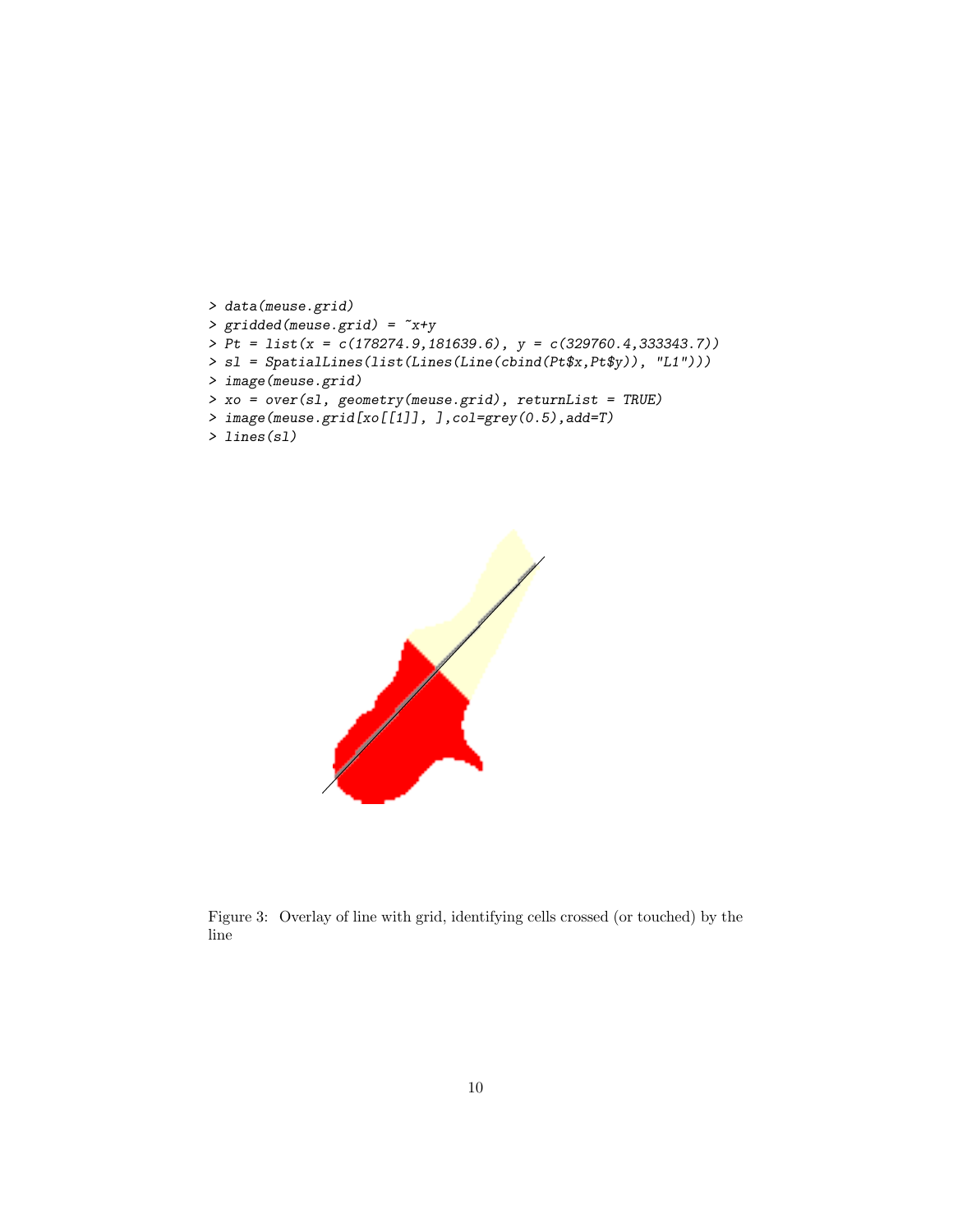```
> data(meuse.grid)
> gridded(meuse.grid) = ~x+y
> off = gridparameters(meuse.grid)$cellcentre.offset + 20
> gt = GridTopology(off, c(400,400), c(8,11))
> SG = SpatialGrid(gt)
> agg = aggregate(meuse.grid[3], SG)
```
Figure [4](#page-10-0) shows the result of this aggregation (agg, in colors) and the points (+) of the original grid (meuse.grid). Function aggregate aggregates its first argument over the geometries of the second argument, and returns a geometry with attributes. The default aggregation function (mean) can be overridden.



<span id="page-10-0"></span>Figure 4: aggregation over meuse.grid distance values to a 400 m x 400 m grid

An example of the aggregated values of meuse.grid along (or under) the line shown in Figure ?? are

```
> sl.agg = aggregate(meuse.grid, sl)
> class(sl.agg)
[1] "SpatialLinesDataFrame"
attr(,"package")
[1] "sp"
```